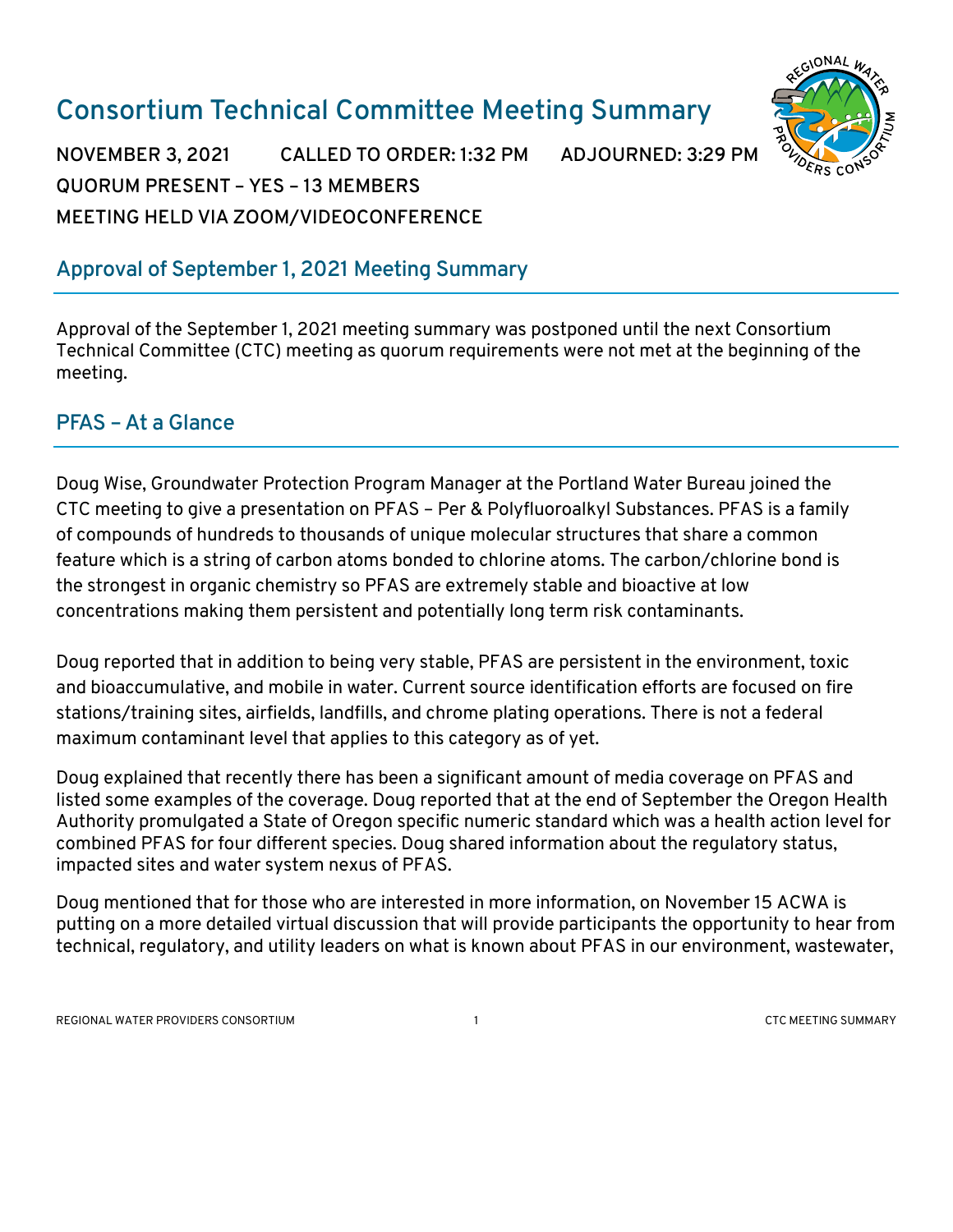stormwater and biosolids and how we are equipping our teams to communicate and mitigate the impacts.

CTC members thanked Doug for his presentation.

# **Director Report**

Hotwash/After Action Tabletop Exercise: Rebecca Geisen, Consortium Managing Director mentioned that a "save the date" recently went out for an upcoming virtual after action tabletop exercise. The exercise is going to be a regional after action/hot wash/report out on the response and lessons learned during the emergencies, i.e., wildfires, winter storms, pandemic, etc. that have happened over the past 18 months or so. Kim Swan, Robin Pederson, Riley Berger, and Rebecca have been planning the event.

Workforce Planning: Rebecca reported that she and Bonny Cushman have been attending meetings of a state-wide group called DRIP -Drinking Water Intern Program. The group is focused on how to bring more operators and others into the water sector workforce. Discussions have focused on what role the Consortium can play in this effort including developing a webpage with resources about job opportunities within the water sector. The Consortium is well positioned to host and share this type of information and give people a centralized place to house and find information.

RDPO Provision for Emergency Drinking Water Framework Plan: Rebecca gave an update on the Provision for Emergency Drinking Water Framework Plan. Rebecca reminded CTC members that the goal of the Plan is to provide water providers, emergency managers, and others responsible for temporary drinking water provision post-disaster with a framework that will help them assess current systems, identify gaps between current capabilities, fill gaps, and incorporate needed improvements into long term planning. Rebecca reported that at present steps 1-5 have been completed: 1) reviewed existing plans, policies, and resources; 2) defined roles and responsibilities; 3) developed a method for estimating base water use; 4) identified emergency water supply resources; and 5) completed a gap analysis. The consultant is drafting the sections of the plan.

Next steps include developing regional policies and recommendations. A regional tabletop exercise is scheduled for February 2022 to vet the regional policies before the final framework plan is developed.

Rebecca mentioned that Denise Barrett, RDPO Director has resigned from her position so there will be some changes in leadership at the RDPO, however, Rebecca does not anticipate any impacts to the project as a result.

Seattle Supply Forum: Rebecca mentioned that she was recently interviewed by the Seattle Supply Forum on regional resiliency as part of their planning efforts.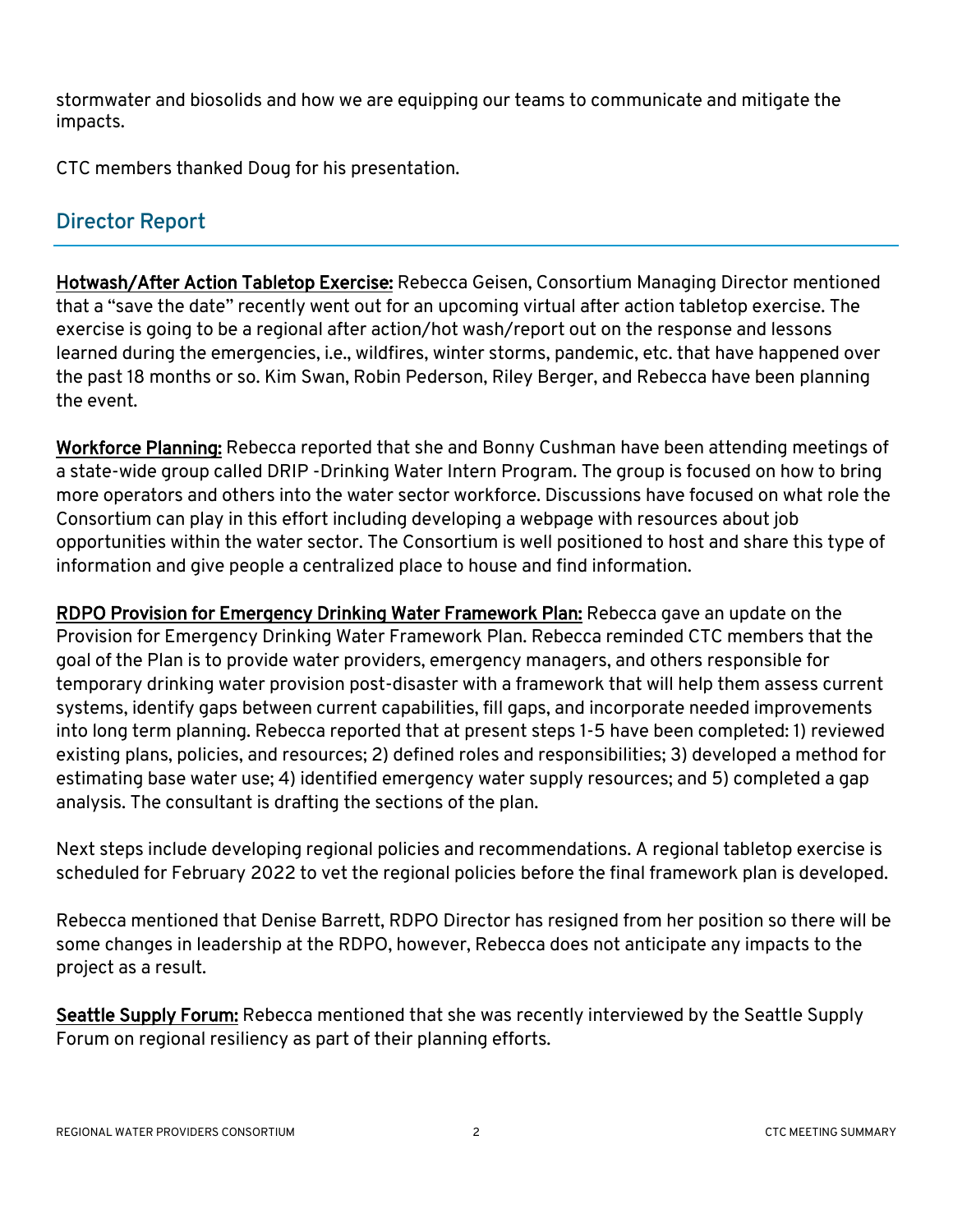Legislative Update: Rebecca reported that the Association of Oregon Counties is putting together a Community Water Needs Forum because they want to be more involved in water supply planning and are looking for partners.

The Oregon Water Resources Department (OWRD) is getting 70 new positions: 35 permanent positions and additional limited term positions. One of the positions will be a public information and resiliency staff person.

The Oregon Health Authority (OHA) is developing new Emergency Response Rules to be in alignment with AWIA. They will be adding additional requirements related to vulnerable populations, communications, and source water assessments. Public comment will be open sometime in November.

#### **Program Updates**

Bonny Cushman, Consortium Program Coordinator reported that over the past year, the Consortium has developed a number of member outreach toolkits. Bonny noted that whenever the Consortium develops new initiatives the question arises regarding the sharing of the materials with community partners to help get the information to the public. Bonny asked if CTC members had any concerns with sharing the toolkits with external regional partners and non-regional members.

CTC members discussed the sharing of information and work created by the Consortium. It was suggested parameters of use standards should be created with branding intact. It was noted that boundaries on how others can apply the messaging/work is needed.

Bonny reported that the final media shoot of this year's campaign was done with Garden Time on Monday. The story was shot at the Grant View reservoir and highlighted a regional resiliency focused project and encouraged viewer to go to the Consortium's website for information on more resiliency projects going on in the region.

The Consortium is working with KUNP on a Spanish newsletter and promotion focused on emergency preparedness.

Work continues on the how-to video project. UASI grant funds have been secured to take the Consortium's three emergency preparedness videos and translate them into 10 languages. Listening sessions have scheduled with community members to get feedback on the topics, what they anticipate might be barriers for their community to do the preparedness work, and input on how to best get the videos out to the community once they are completed.

Bonny advised that a curtailment and communication focused tabletop exercise is planned for late spring 2022. Consortium staff is looking for member staff support to help plan the event.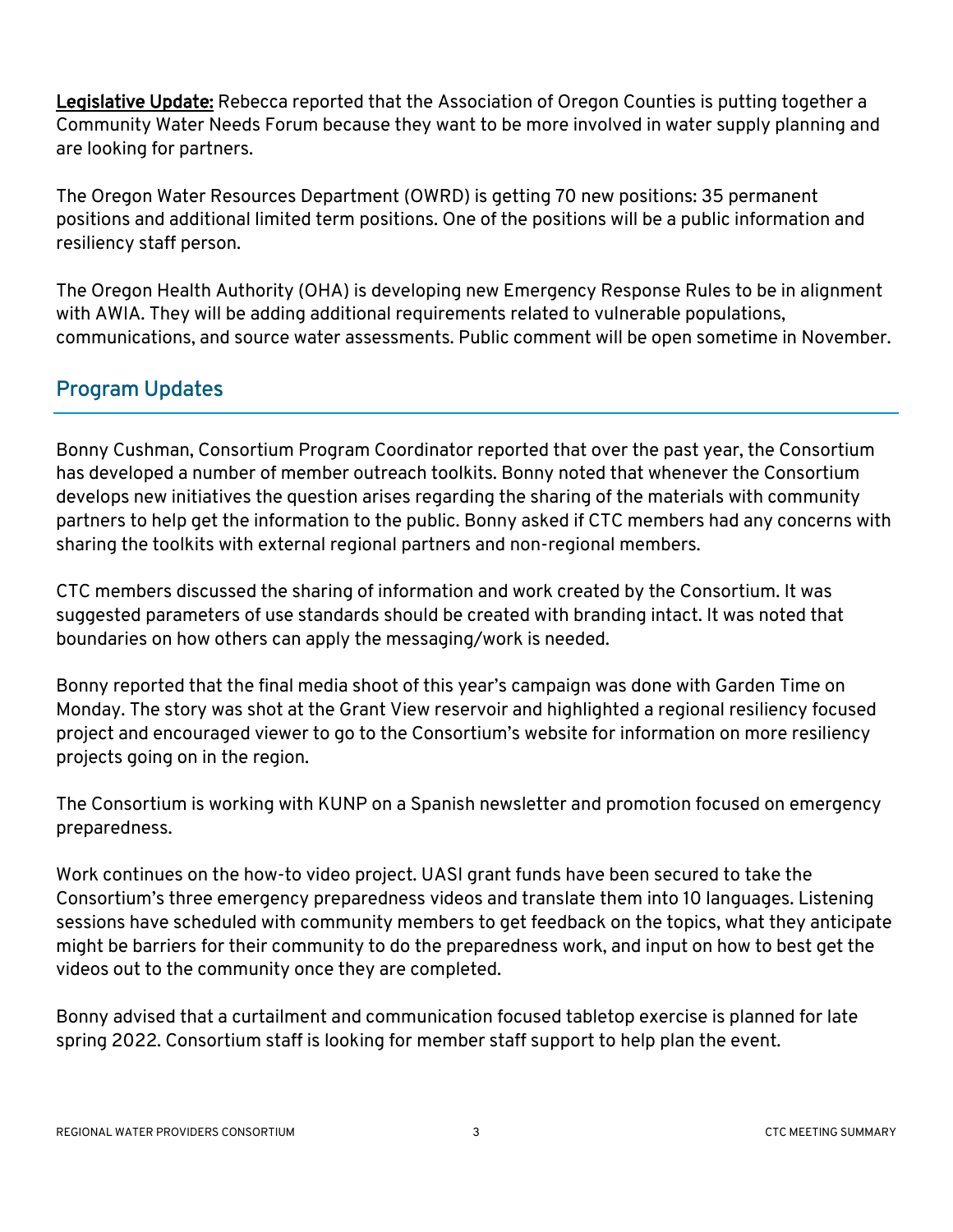### **Transmission and Storage Strategy and Interconnections Update**

Carrie Pak, Kari Duncan, and Rebecca recently met to discuss a potential update of the Transmission and Storage Strategy (RTSS). The final report of the Strategy was adopted in June 2000 and developed short and long-term visions for regional transmission and storage and identified the institutional arrangements to facilitate these visions. Carrie advised that since the adoption of the Strategy, various planning assumptions and conditions have changed and the need for enhanced regional collaboration has only intensified, especially with additional attention to emergency preparedness for events like wildfire, winter storms, Cascadia Subduction Zone seismic events, harmful algal blooms, etc.

A proposal was prepared for CTC consideration. The proposal outlined a framework for the potential update that most likely entails engaging professional consulting services. It was recommended that a small group of CTC members work to further flesh out the framework and scope for the project. Carrie asked if there was a general interest/consensus to do this work.

In general, CTC members were supportive of exploring an update of the RTSS. It was noted that will be important to consider costs and how a project like this may affect dues. The drinking water framework plan may also inform the project. Mike Grimm volunteered to assist with this effort. Beth McGinnis expressed interested as well pending discussion with Todd Heidgerken.

#### **October Consortium Board Follow-Up**

Rebecca reminded CTC members that at the October Board meeting, Board members participated in breakout sessions to discuss strategic plan initiatives. Rebecca reflected on the themes discussed including:

- Increasing awareness of the Consortium and its work
- Bringing in more presenters of interest to Board meetings
- Concern for staff fatigue
- Need to reach broader community including BIPOC communities and increasing equity, diversity, and inclusion in the Consortium's programs
- Climate change and understanding its impacts
- Challenges in delivering water costs, supply chain issues and emergency events
- Need to better tell the Consortium's story
- Increasing advocacy for water entities at the State level; improving partnerships

CTC members discussed the Board meeting. There was general consensus that the Board members like to meet in smaller breakout session as it promotes more robust discussion and gives all participants more of an opportunity to contribute to the discussion. It was noted that the themes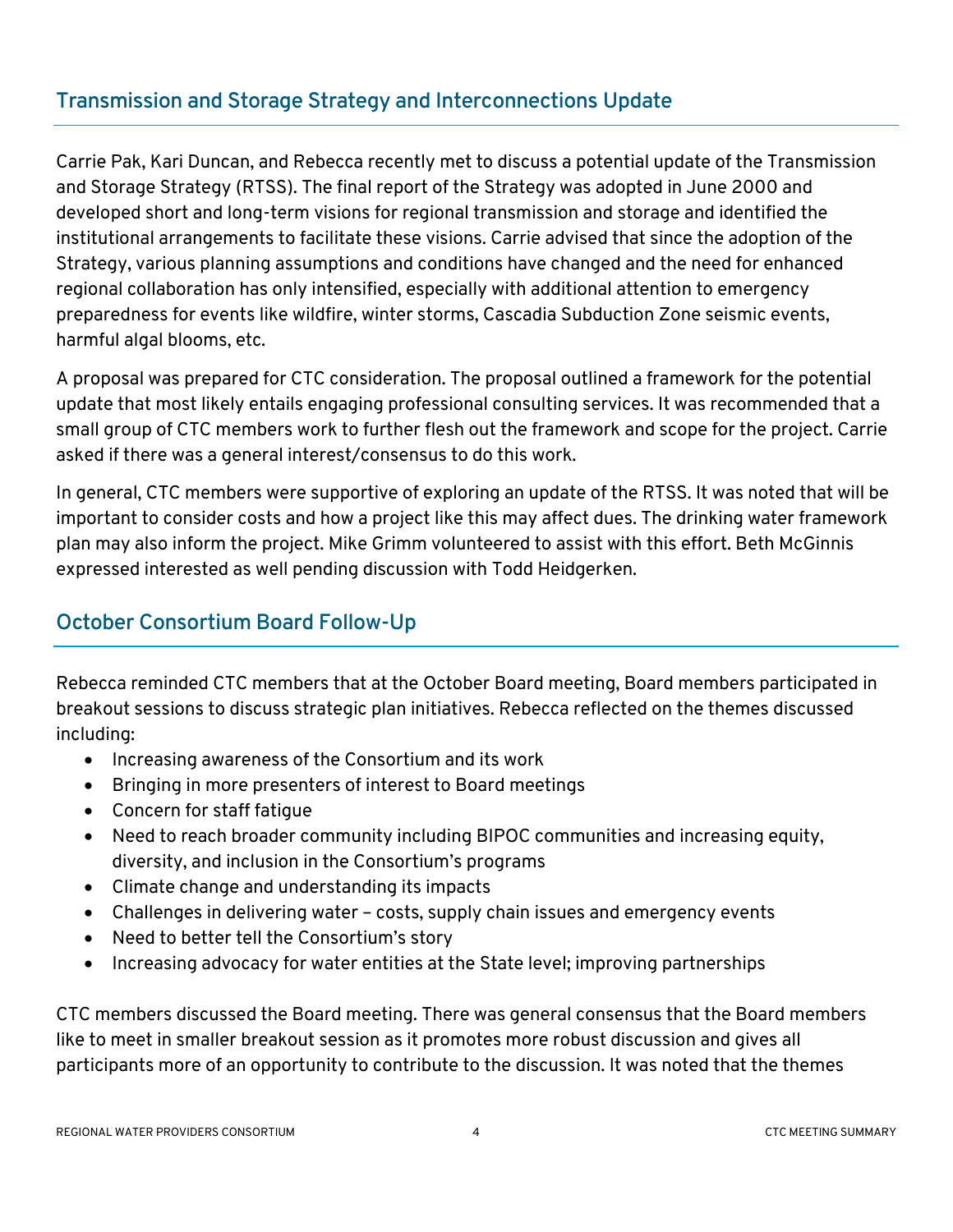discussed were not new and for the most part are included in the current Strategic Plan but perhaps some thought should be given to reorganizing the priorities of the Plan and focus on those areas that have not been in the forefront of programming and emphasis.

It was noted that it is important to understand who the Consortium's audience is with regard to better delivering the Consortium's messaging and programs. Often organizations are not their best messengers of their message and it is important to leverage relationships with stakeholders and community partners so they can advocate on the Consortium's behalf. Relationship building is key.

#### **FY 2022-23 Consortium Budget and Work Plan Discussion**

Rebecca advised that Consortium staff is awaiting staffing costs from the City of Portland. The costs are typically available in early December. Rebecca will incorporate the new staffing numbers into the budget spreadsheet for discussion at the January CTC meeting.

#### **Legislative Update**

[HB 3115:](https://olis.oregonlegislature.gov/liz/2021R1/Downloads/MeasureDocument/HB3115) (Relating to the regulation of public property with respect to persons experiencing homelessness) was discussed and is shared here for your information as it could affect property within your water district or city.

Oregon Health Authority Rule Making: The Oregon Health Authority, Public Health Division (OHA) is proposing to permanently amend Oregon Administrative Rule 333-061-0064 related to emergency planning for public water systems. The amendments are necessary to improve and streamline emergency planning requirements and to be consistent with the American Water Infrastructure Act. [Notice of Proposed Rule Making.](https://www.oregon.gov/oha/PH/HEALTHYENVIRONMENTS/DRINKINGWATER/RULES/Documents/rulemaking/erp-notice.pdf) Comments are due November 30, 2021.